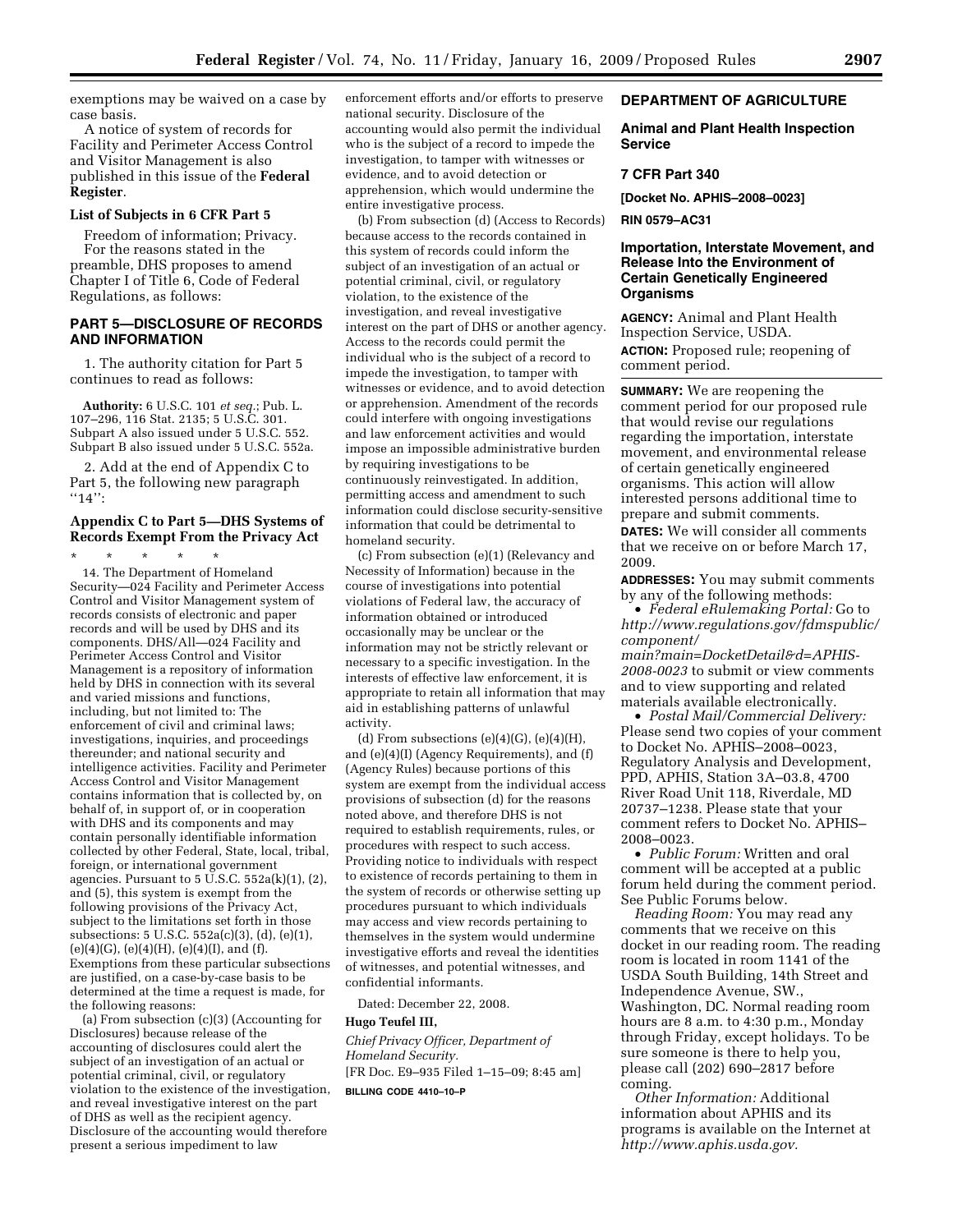**FOR FURTHER INFORMATION CONTACT:**  Biotechnology Regulatory Services, APHIS, 4700 River Road Unit 147, Riverdale, MD 20737–1236; (301) 734– 5710.

**SUPPLEMENTARY INFORMATION:** On October 9, 2008, we published in the **Federal Register** (73 FR 60007–60048, Docket No. APHIS–2008–0023) a proposal  $1$  to revise our regulations regarding the importation, interstate movement, and environmental release of certain genetically engineered (GE) organisms. The proposed revisions would bring the regulations into alignment with provisions of the Plant Protection Act (PPA, 7 U.S.C. 7701 *et seq.*) and update the regulations in response to advances in genetic science and technology and our accumulated experience in implementing the current regulations.

By the time the public comment period closed on November 24, 2008, we had received over 15,000 comments, including requests for APHIS to extend the public comment period. We are currently evaluating all the comments, and it is apparent that additional time for public comment is warranted and that it would be particularly helpful to receive additional comments on a variety of specific issues that have been raised thus far on the proposed rule.

Therefore, we are reopening the comment period on Docket No. APHIS– 2008–0023 for an additional 60 days. We will also consider all comments received between November 25, 2008 (the date following the close of the original comment period), and the date of this notice. This action will allow interested persons additional time to prepare and submit comments. While all aspects of the proposal may be addressed by the public, we are particularly seeking additional comments on the issues listed below. In some cases commenters identified concerns about these issues, but did not provide specific suggestions as to how the proposed rule could be modified to address these concerns. By reopening the comment period, we hope to elicit more specific information and detailed suggestions regarding these issues.

*Issue 1: Scope of the regulation and which GE organisms should be regulated.* Section 340.0 of the proposed rule lists a number of criteria or factors to consider to identify those GE organisms which would be subject to the regulations. The proposal stated that

in many cases a person could correctly apply the criteria to determine whether a specific GE organism is subject to the regulations, and stated that consultation with APHIS would be available in cases where it was not readily apparent whether or not a GE organism is regulated. Some commenters questioned whether the proposed scope could be interpreted with reasonable certainty. Some commenters thought the scope was effectively too broad and would regulate too many harmless GE organisms, while others thought it was too narrow and would exempt GE organisms that should be regulated. Some commenters stated that all GE plants should be subject to the regulations. We welcome additional comments on these subjects, including suggestions on what the criteria should be for determining the scope and applicability of the regulations and suggestions on which specific GE organisms should be included or excluded from the regulations based upon the potential risks consistent with the authorities provided in the PPA.

*Issue 2: Incorporation of the Plant Protection Act noxious weed provisions.*  The proposed rule included APHIS evaluating certain GE organisms as a noxious weed risk pursuant to the PPA definition of ''noxious weed'' including consideration of noxious weed attributes in the scope of the regulation and in the decision making standards proposed in the regulations. Some comments suggested that this aspect of the proposal overestimates the likelihood that the use of GE techniques will create a noxious weed, whereas other comments suggested that the proposal did not pay enough attention to noxious weed attributes. Other comments broadly discussed the utility of the noxious weed authority of the PPA and how APHIS should apply it in these regulations. We welcome additional comments on how APHIS should include and apply the PPA's noxious weed provisions in the regulations in order to provide an appropriate level of protection based upon the potential risks consistent with the authorities provided in the PPA.

*Issue 3: Elimination of notification procedure and revision of the permit procedure.* The proposed rule would eliminate the notification procedure for authorizing importations, interstate movements, and releases into the environment, and instead use the permitting procedure for these activities. The proposal provided categories that APHIS would use for environmental release permits. Commenters raised many questions about the consequences of eliminating

notifications. They also raised questions about the clarity of the requirements associated with the proposed permit categories. Some commenters expressed concern that the proposal would remove from the regulations firm timeframes for APHIS administrative action on applications, and that the proposed generalized timeframes were much longer than the timeframes under the current notification procedure. Several commenters saw this proposed change as detrimental to planning activities, especially for conducting field tests. Some commenters raised concerns that the proposed changes would substantially increase the data collection and recordkeeping burden on all applicants and responsible persons, whereas the current recordkeeping requirements for notifications are less than the requirements for permits. We welcome additional comments on these issues, including specific suggestions on how the regulations could achieve the necessary level of protection against the introduction and dissemination of plant pests or noxious weeds while minimizing any additional compliance burden for applicants or delay in processing applications.

*Issue 4: Environmental release permit categories and regulation of GE crops that produce pharmaceutical and industrial compounds.* In the proposal, the categories for environmental release permits would be an initial administrative sorting done by APHIS prior to a full evaluation and determination of appropriate permit conditions for that particular permit. Most of the comments focused on the four categories APHIS proposed for GE plants. The two primary factors APHIS identified as most relevant to define its initial sorting system for environmental release permits were (1) the ability of the unmodified recipient plant species to persist in the wild and (2) the potential of the engineered trait to cause harm, injury, or damage, as described in the definitions of plant pest and noxious weed. The categories in the proposal were not based on intended use of the GE plant, but rather its properties. Many commenters, however, stated that they wanted APHIS to act on the intended use of the GE plant and ban all environmental releases of GE plants that are intended to produce compounds to be used in pharmaceutical or industrial uses, especially if that plant species is also used for the production of food or feed. We are seeking further comment on whether or how an intended use to produce pharmaceutical or industrial compounds contributes to an increase in plant pest or noxious weed risks. We

<sup>1</sup>To view the proposed rule, supporting documents, and any comments we have received, go to *http://www.regulations.gov/fdmspublic/ [component/main?main=DocketDetail&d=APHIS-](http://www.regulations.gov/fdmspublic/component/main?main=DocketDetail&d=APHIS-2008-0023)2008-0023.*